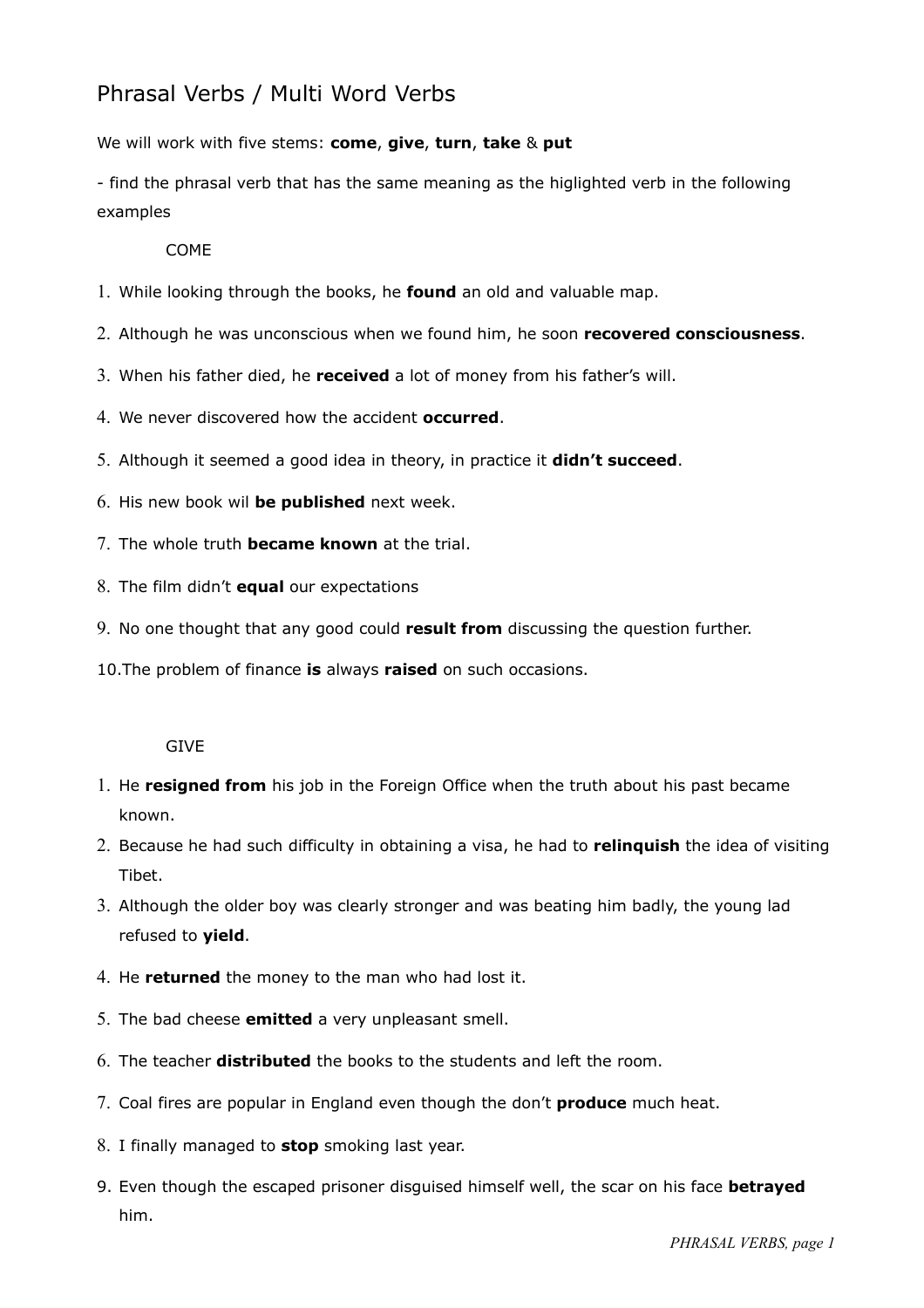#### TURN

- 1. The manager **refused** his request for a day off.
- 2. I waited half an hour for my friend, but he didn't **come**.
- 3. It's almost time we **went to bed**.
- 4. Would you **lower** the gas when the kettle boils?
- 5. His landlady **evicted** him for not paying his rent.
- 6. Crowds of people had to be **refused admission** to the theatre.
- 7. Our visit **proved** to be a waste of time because he wasn't at home.
- 8. Although the dog appeared to be friendly, it would **attack** anyone who tried to pat it.
- 9. Don't worry! Something will **happen** when you don't expect it!
- 10.The police told the suspected thief to **empty** his pocket.
- 11.This popular sports car is now being **produced** at the rate of a thousand a week.

### PUT

- 1. I had to **postpone** my visit because of the weather.
- 2. He refused to **tolerate** laziness in his pupils.
- 3. They were **annoyed** when they discovered that the train had been cancelled.
- 4. He managed to **save** quite a lot of money.
- 5. How many hours do you have to **work** each week?
- 6. Although I didn't like the film, don't let me **deter** you if you want to go.
- 7. The workers have **made** a claim for more money.
- 8. When the teacher asked who broke the window, all the boys **assumed** an air of innocence.
- 9. Can you **give** me **a room** in your house at the weekend?
- 10.The rebellion was **suppressed** by the army.
- 11.His aggressiveness was **attributed** to the fact that he had a very strict father.
- 12.He **advanced** the theory that those with money, made money.